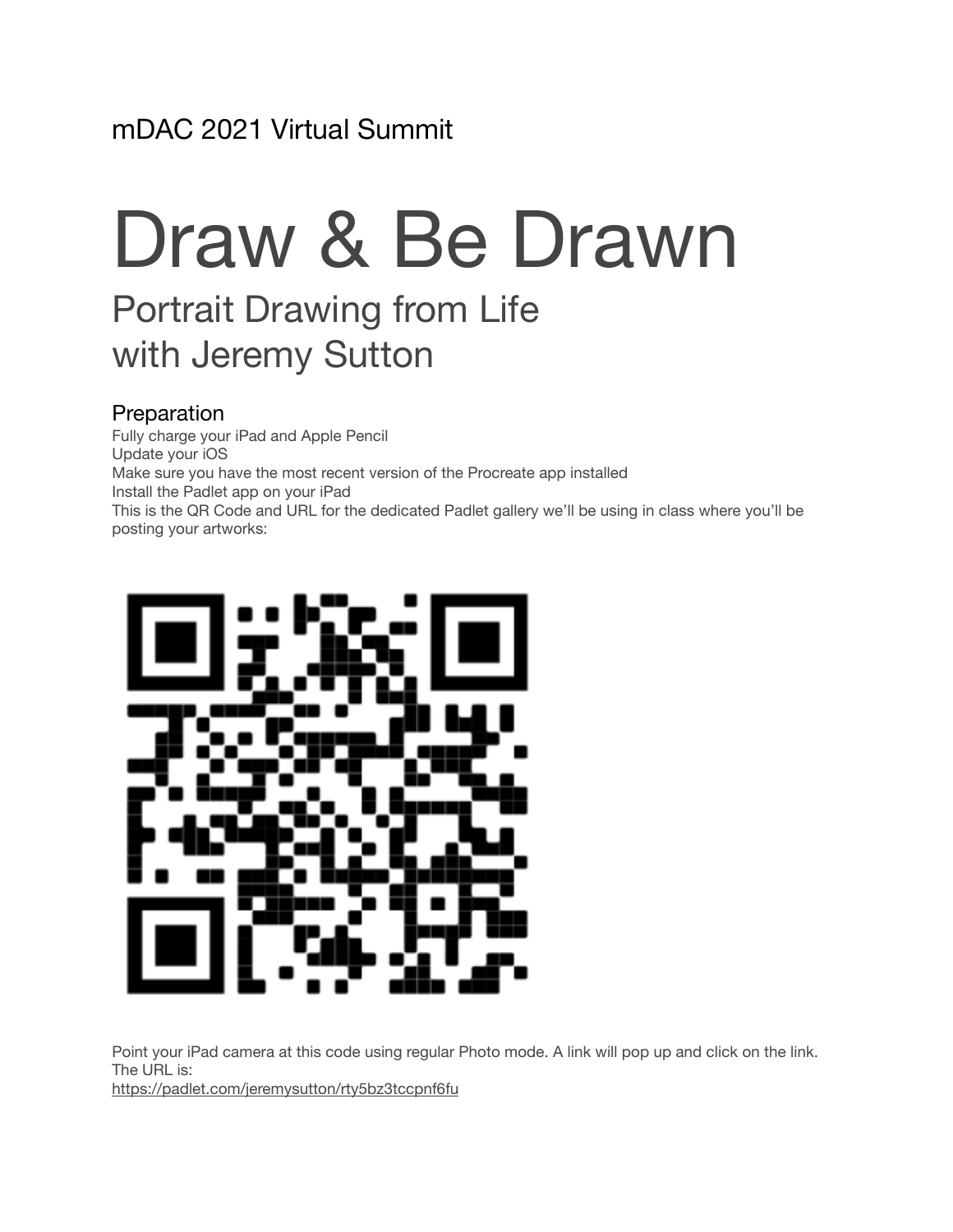#### Optional Procreate Extra Brushes

If you wanted to super charge your Procreate experience I recommend the extra brush packs mentioned on this url:

<https://www.paintboxtv.com/ipad-art-tools>

They include:

 • Matty B's BIG WET SET: 174 all-new watercolor, gouache, and ink brushes for

Procreate

Amongst my favorites from this bumper pack are:

MB\_WC\_LittleFlecks\_looseSquareNib

MB\_WC\_SplotchyPaper\_LooseNib

MB\_WC\_BasePaper\_SoftBarNib

These brushes are very pressure-sensitive and allow you to make incredibly expressive ink/watercolor types of marks.

Matty B's OIL MASTERSET FOR PROCREATE: over 300 oil brushes and backgrounds for Procreate ~ Amongst my favorites from this immense pack are: MB.Oil.C\_BaseCanvas A MB.Oil.C2\_RoundBalls D MB.Oil.B\_MetalPlate F Applying these brushes lightly gives you a cool scumbley oil effect as if you're painting on a rough textured surface.

RAZUM OILS brush pack v2.2 One of my favorite brushes from this set is: Razum\_inc oil canvas text Great for oily canvas-textured backgrounds!

Abbie's Pan-Dem-Ink for Procreate 5. Use the coupon code PAN-DEM-INK to get 100% off that set at checkout.

Two of my favorite brushes from this set are:

AN Angry Inkling

Great for expressive gestures with a Zen Brush feel; and

AN Sneezed

Wild ink splatters that can create amazing distressed backdrops to draw over (think Ralph Steadman and Gerald Scarfe)!

Another two brush packs from Abbie that I love are:

(1) Abbie's Oil on Canvas for Procreate  $5 \sim$  AU\$25

I used these brushes for the painting of Inky at the top of this page, and

(2) Abbie's Ultimate Ink Bumper Pack for Procreate 5 ~ AU\$50

Includes one of my all-time favorite splattery brushes, the Spilling Ink Drops distant.

Max's Watercolor MaxPack for Procreate 5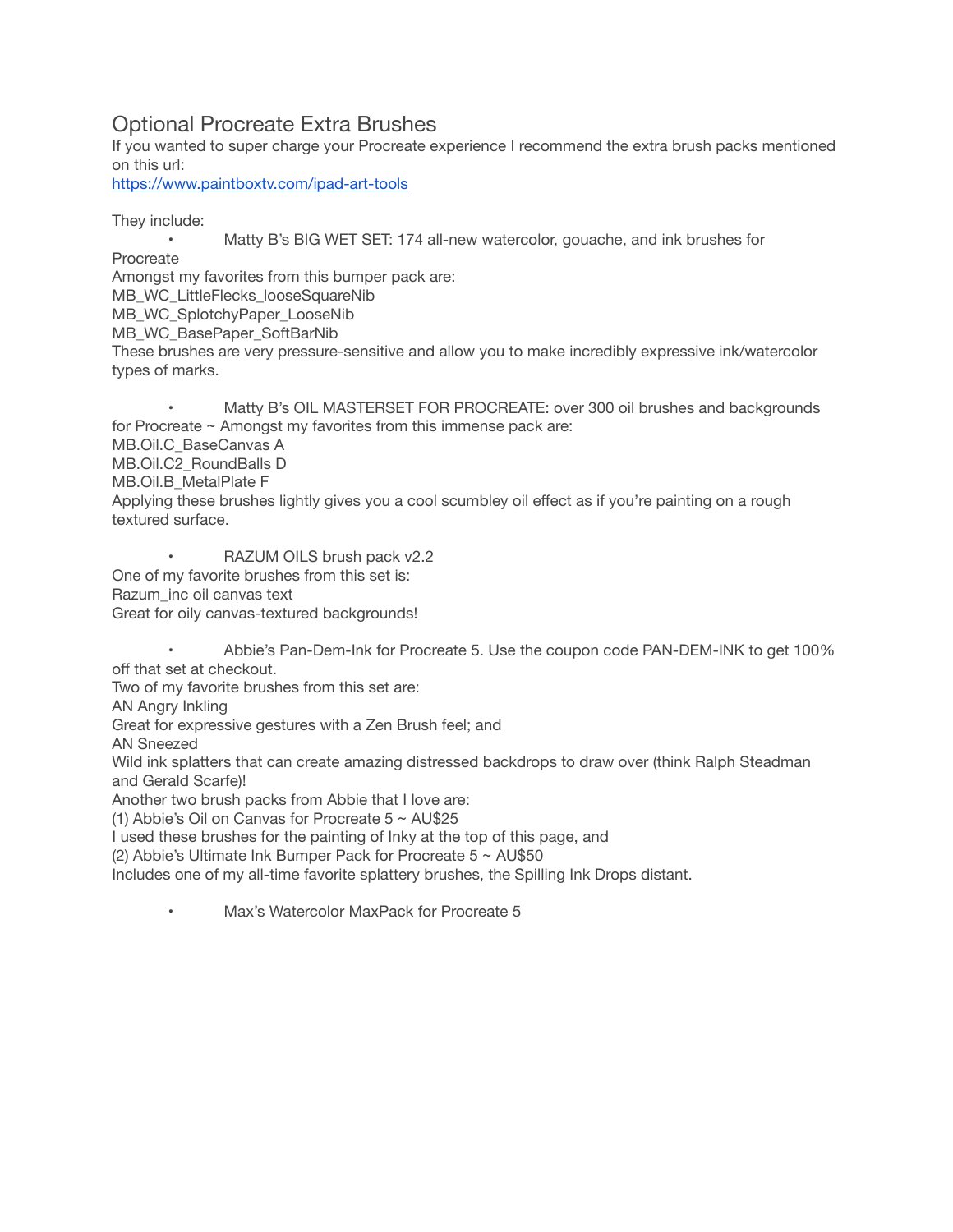### Zoom Tips

Go to your Video settings in Zoom (accessed through upward chevron to the right of the video symbol in the Zoom control panel). Select "Hide non-video participants".



When I am demonstrating I will ask everyone to mute their audio and video. That way we'll all be able to see our model much easier!

When I am screen sharing my iPad screen while also spotlighting our portrait model Zoe and the Artcam showing my hand on my iPad, here is a tip on how to enlarge your view of Zoe's webcam so you can draw her easily: